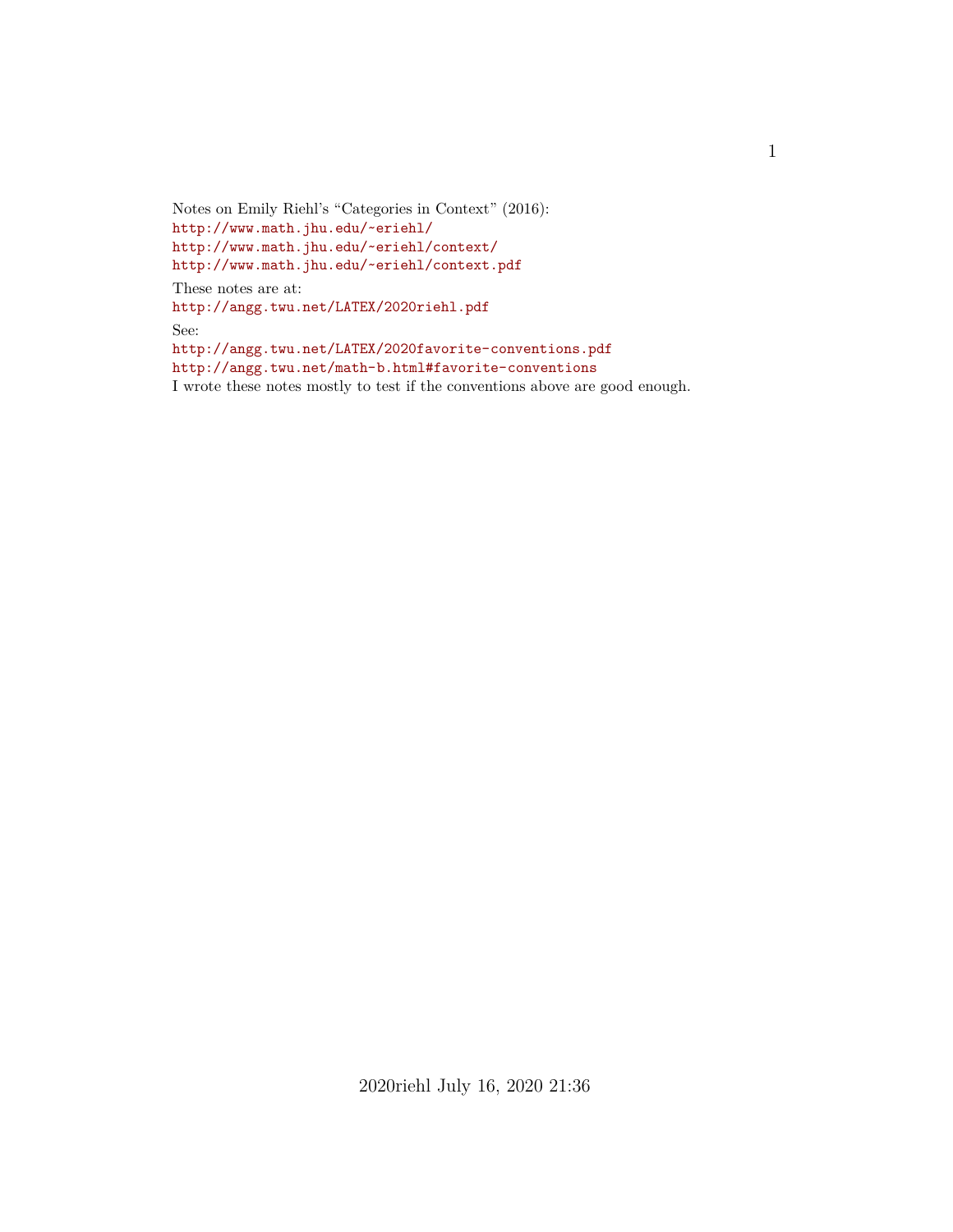#### **2.2. The Yoneda Lemma**

#### **2.2.9. Corollary: matrices**

#### (Page 60)

Corollary 2.2.9. Every row operation on matrices with n rows is defined by left multiplication by some  $n \times n$  matrix, namely the matrix obtained by performing the row operation on the identity matrix.

She gave a presentation about this in the Tutorial Day of the ACT2020: <http://www.math.jhu.edu/~eriehl/matrices.pdf> <https://www.youtube.com/watch?v=SsgEvrDFJsM>

Let Mat be the category that has:

 $Objs(Mat) = \{1, 2, 3, \ldots\},\$  $\text{Hom}_{\text{Mat}}(k, m) = \text{Mat}(k, m) = \{ m \times k \text{ -matrices } \},$ 

and composition like this:  $n \leq A - m \leq B - k$  $\leftarrow$   $A \circ B = AB$  $4 \stackrel{\cdots}{\longleftarrow} 3$  $\begin{pmatrix} \cdots \\ \cdots \\ 3 \end{pmatrix}$  $\begin{pmatrix} \vdots \\ \vdots \end{pmatrix}$  $4 \stackrel{\cdots}{\longleftarrow} 3 \stackrel{\cdots}{\longleftarrow} 2$  $\left(\begin{array}{c} \vdots \\ \vdots \end{array}\right)$ 

The main diagram is:

$$
k \longrightarrow \text{Mat}(j,k)
$$
\n
$$
k \longrightarrow \text{Mat}(j,k)
$$
\n
$$
n \longmapsto \text{Mat}(j,n)
$$
\n
$$
\text{Mat} \longrightarrow \text{Mat}(j,n)
$$
\n
$$
k \longrightarrow \text{Mat}(j,n)
$$
\n
$$
k \longrightarrow \text{Mat}(j,n)
$$
\n
$$
k \longrightarrow \text{Mat}(j,-)
$$
\n
$$
k \longrightarrow \text{Mat}(j,-)
$$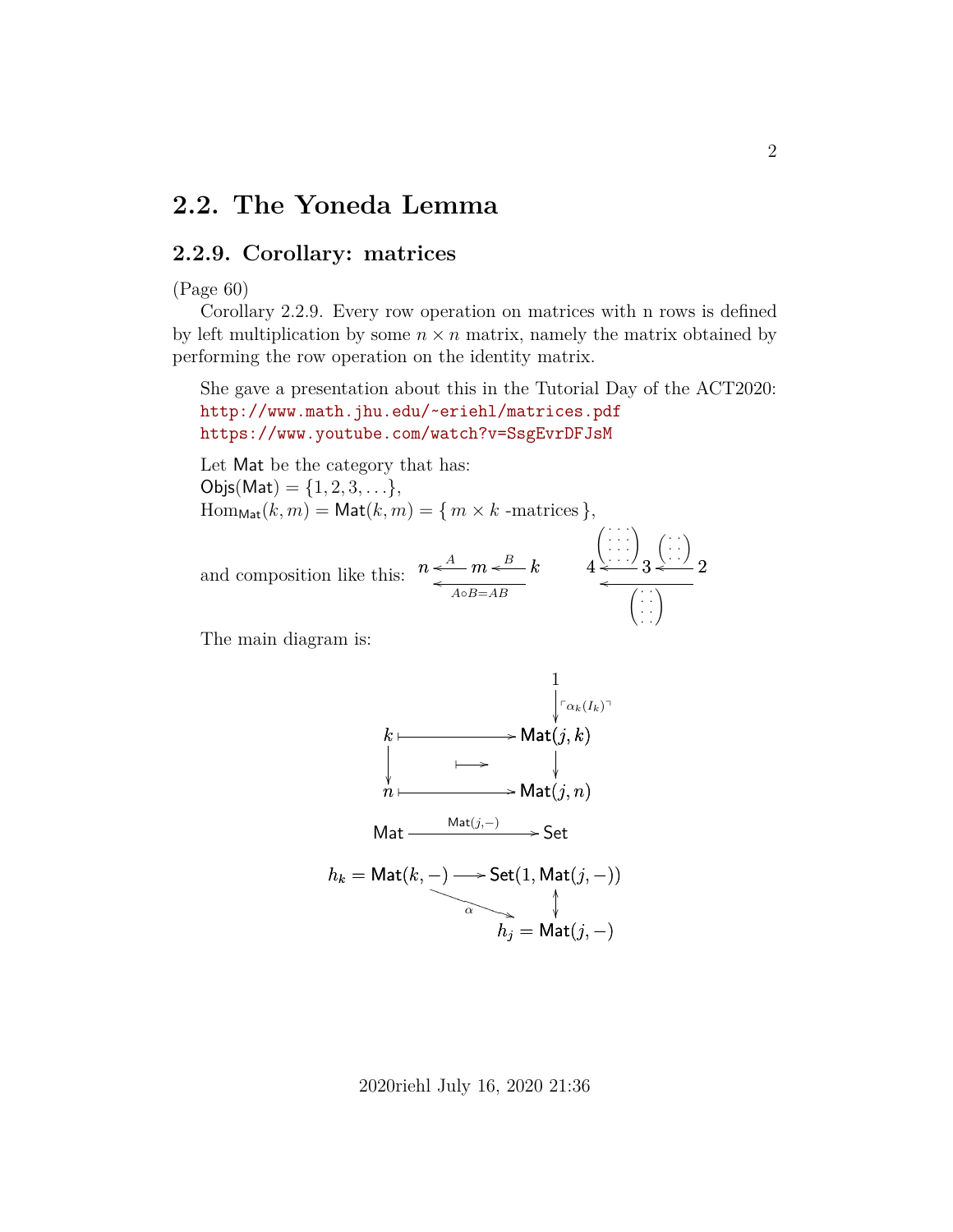## **2.3. Universal properties and universal elements**

(Page 62):

(Page 63):

Example 2.3.4. Recall from Example 2.1.5(iv) that the forgetful functor U : Ring  $\rightarrow$  Set is represented by the ring  $\mathbb{Z}[x]$ . The universal element, which defines the natural isomorphism

$$
\mathsf{Ring}(\mathbb{Z}[x], R) \cong UR,
$$

is the element  $x \in \mathbb{Z}[x]$ . As in the proof of the Yoneda lemma, the bijection (2.3.5) is implemented by evaluating a ring homomorphism  $\varphi : \mathbb{Z}[x] \to R$  at the element  $x \in Z[x]$  to obtain an element  $\varphi(x) \in R$ .

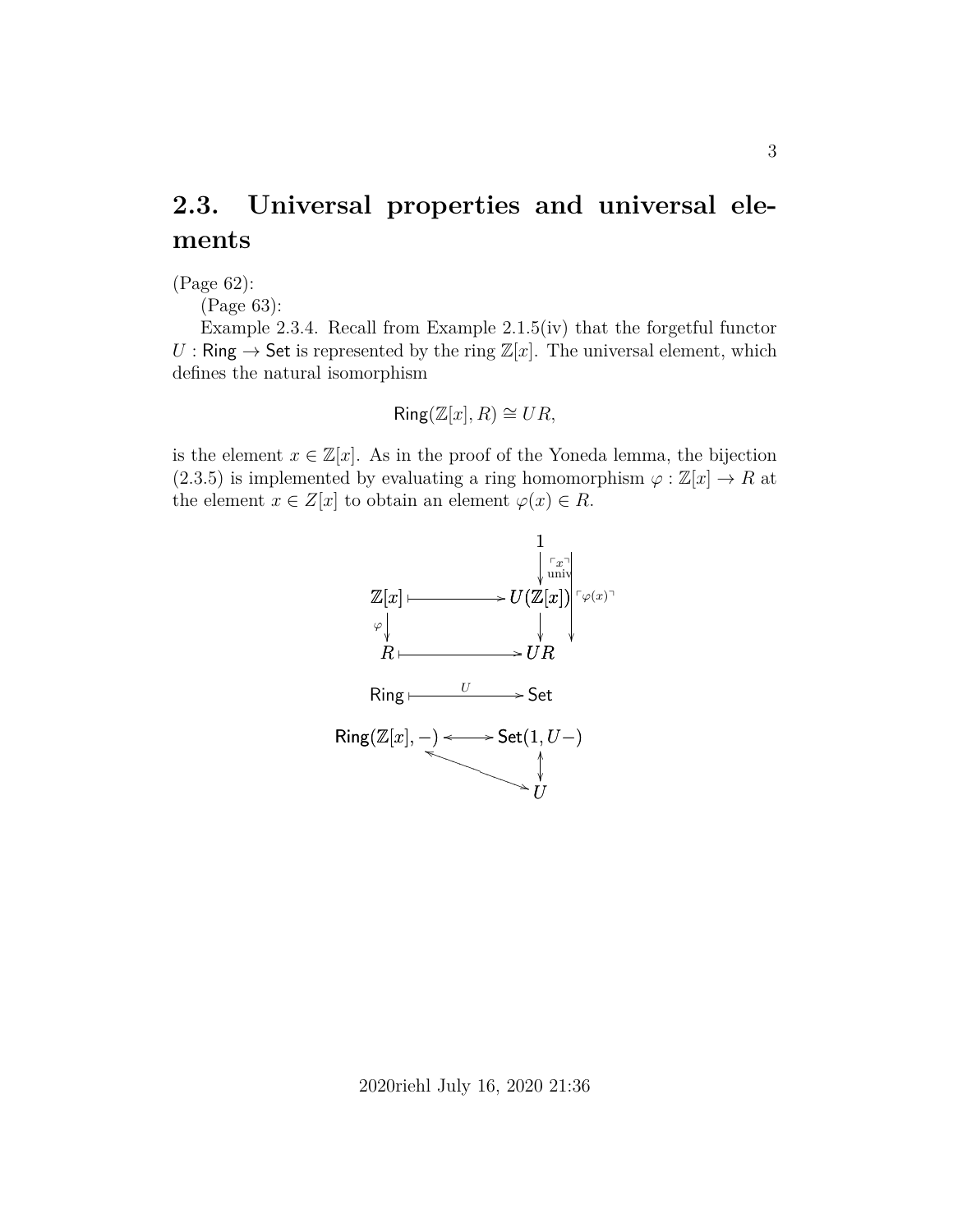

## **2.4 The category of elements**

(Page 66):

2.4.1: Covariant:

$$
\begin{array}{c}\n1 \\
\downarrow \uparrow x \\
Fc \\
\downarrow \downarrow \rightarrow \downarrow \downarrow \downarrow \uparrow \downarrow\n\end{array}\n\quad (c, x) \longmapsto c \\
\downarrow f \downarrow \downarrow \rightarrow \downarrow f \\
\downarrow c' \longmapsto Fc' \\
\downarrow c' \rightarrow Fc' \\
\downarrow f \downarrow \rightarrow \downarrow f \\
\downarrow c' \rightarrow \downarrow f \\
\downarrow f \downarrow \rightarrow \downarrow f \\
\downarrow f \downarrow \rightarrow \downarrow f \\
\downarrow f \downarrow \rightarrow \downarrow f \\
\downarrow f \downarrow \rightarrow \downarrow f \\
\downarrow f \downarrow \rightarrow \downarrow f \\
\downarrow f \downarrow \rightarrow \downarrow f \\
\downarrow f \downarrow \rightarrow \downarrow f \\
\downarrow f \downarrow \rightarrow \downarrow f \\
\downarrow f \downarrow \rightarrow \downarrow f \\
\downarrow f \downarrow \rightarrow \downarrow f \\
\downarrow f \downarrow \rightarrow \downarrow f \\
\downarrow f \downarrow \rightarrow \downarrow f \\
\downarrow f \downarrow \rightarrow \downarrow f \\
\downarrow f \downarrow \rightarrow \downarrow f \\
\downarrow f \downarrow \rightarrow \downarrow f \\
\downarrow f \downarrow \rightarrow \downarrow f \\
\downarrow f \downarrow \rightarrow \downarrow f \\
\downarrow f \downarrow \rightarrow \downarrow f \\
\downarrow f \downarrow \rightarrow \downarrow f \\
\downarrow f \downarrow \rightarrow \downarrow f \\
\downarrow f \downarrow \rightarrow \downarrow f \\
\downarrow f \downarrow \rightarrow \downarrow f \\
\downarrow f \downarrow \rightarrow \downarrow f \\
\downarrow f \downarrow \rightarrow \downarrow f \\
\downarrow f \downarrow \rightarrow \downarrow f \\
\downarrow f \downarrow \rightarrow \downarrow f \\
\downarrow f \downarrow \rightarrow \downarrow f \\
\downarrow f \downarrow \rightarrow \downarrow f \\
\downarrow f \downarrow \rightarrow \downarrow f \\
\downarrow f \downarrow \rightarrow \downarrow f \\
\downarrow f \downarrow \rightarrow \downarrow f \\
\downarrow f \downarrow \rightarrow \downarrow f \\
\downarrow f \downarrow \rightarrow \downarrow f \\
\downarrow f \downarrow \rightarrow \downarrow f \\
\downarrow f \downarrow \rightarrow \downarrow f \\
\downarrow f \downarrow \rightarrow \downarrow f \\
\downarrow f \downarrow \rightarrow \downarrow f \\
\downarrow f \downarrow \rightarrow \downarrow f \\
\downarrow f \downarrow \rightarrow \downarrow f \\
\downarrow f \downarrow \rightarrow \downarrow f \\
\downarrow f \downarrow \rightarrow \downarrow f \\
\downarrow f \downarrow \rightarrow \downarrow f \\
\downarrow f \downarrow \rightarrow \downarrow f \\
\downarrow f \downarrow \rightarrow \downarrow f \\
\downarrow f \downarrow \rightarrow \downarrow f
$$

2.4.2: Contravariant:

$$
\begin{array}{c}\n1 \\
c' \mapsto Fc' \\
f \mapsto Fc \\
c \mapsto Fc\n\end{array}\n\begin{array}{c}\n1 \\
\downarrow \tau_x \uparrow \\
f \uparrow \mapsto f \\
(c, x) \mapsto c\n\end{array}
$$

 $\mathsf{C}^{\mathrm{op}} \stackrel{F}{\longrightarrow} \mathsf{Set}$   $\qquad \qquad \int F \stackrel{\Pi}{\longrightarrow} \mathsf{C}$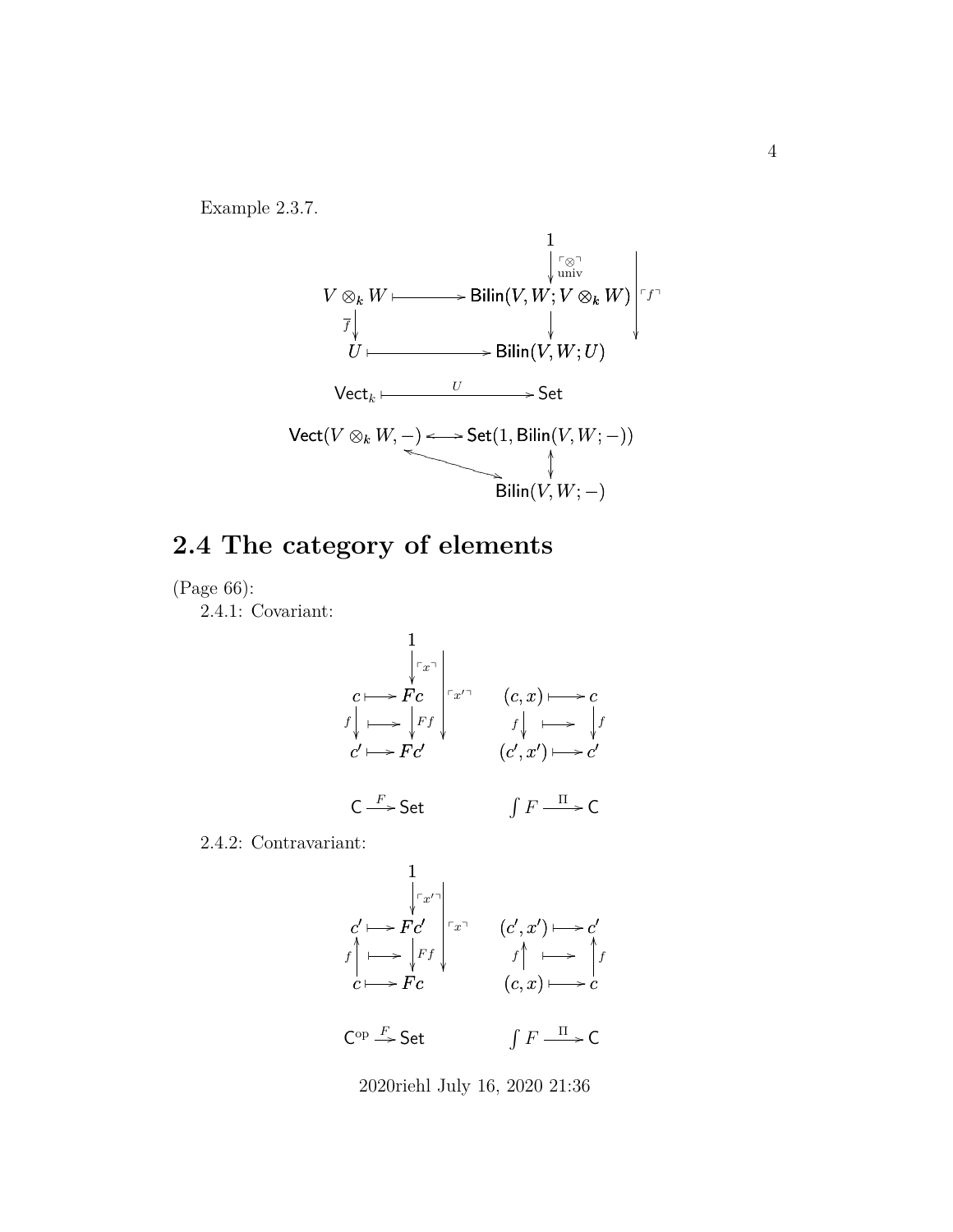# **4. Adjunctions**

#### **4.5.2. Right adjoints preserve limits**

(Page 136):



2020riehl July 16, 2020 21:36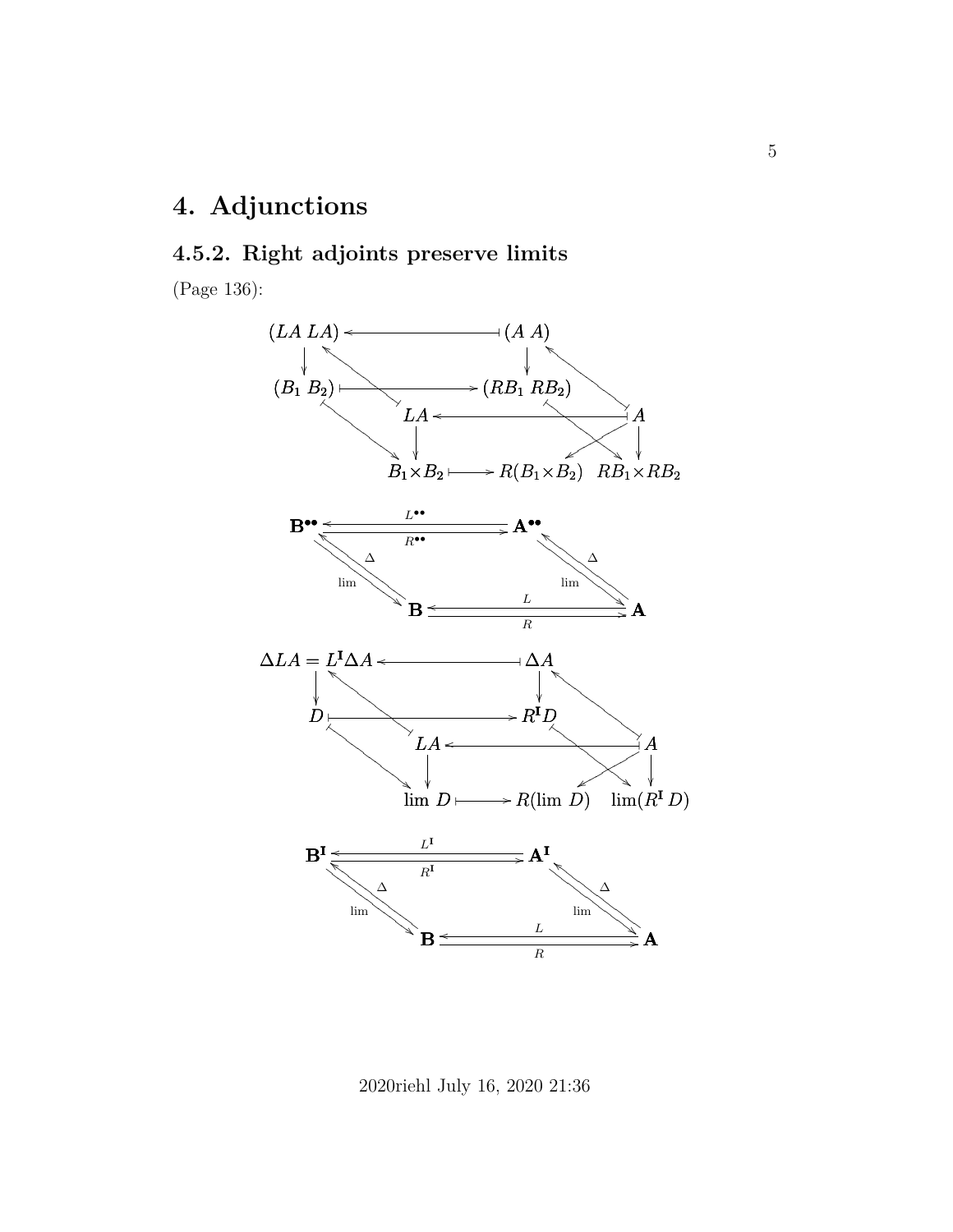### **6.1. Kan Extensions**

(Page 190):

Definition 6.1.1 (second half). Given functors  $F$  and  $K$  a right kan extension of F along K is a pair  $(R, \epsilon)$  such that  $\forall G. \forall \delta. \exists ! \beta. \delta = \epsilon \cdot \beta K$ .

Lower half: internal view —  $\delta = \epsilon \cdot \beta K$  becomes  $\forall c$ .  $\delta c = \epsilon c \circ \beta K c$ .



(Page 192):

Proposition 6.1.5 (right Kan only). Fix  $K$  and suppose that we have an operation  $F \mapsto (\text{Ran}_K F, \epsilon)$  that returns right Kan extensions. We can use that to build an adjunction  $K^*$  +  $\text{Ran}_K$ , where  $K^*$  is pre-composition with K.

$$
K^*G \leftarrow \forall G
$$
\n
$$
\forall \delta
$$
\n
$$
K^*R \leftarrow R
$$
\n
$$
\forall \delta
$$
\n
$$
K^*R \leftarrow R
$$
\n
$$
\downarrow \beta
$$
\n
$$
K^*R \leftarrow R
$$
\n
$$
\downarrow \beta
$$
\n
$$
F \leftarrow \text{Ran}_K F
$$
\n
$$
F \leftarrow \text{Ran}_K F
$$
\n
$$
F \leftarrow \text{Ran}_K F
$$
\n
$$
F \leftarrow \text{Ran}_K F
$$
\n
$$
F \leftarrow \text{Ran}_K F
$$
\n
$$
F \leftarrow \text{Ran}_K F
$$
\n
$$
F \leftarrow \text{Ran}_K F
$$
\n
$$
F \leftarrow \text{Ran}_K F
$$
\n
$$
F \leftarrow \text{Ran}_K F
$$
\n
$$
F \leftarrow \text{Ran}_K F
$$
\n
$$
F \leftarrow \text{Ran}_K F
$$